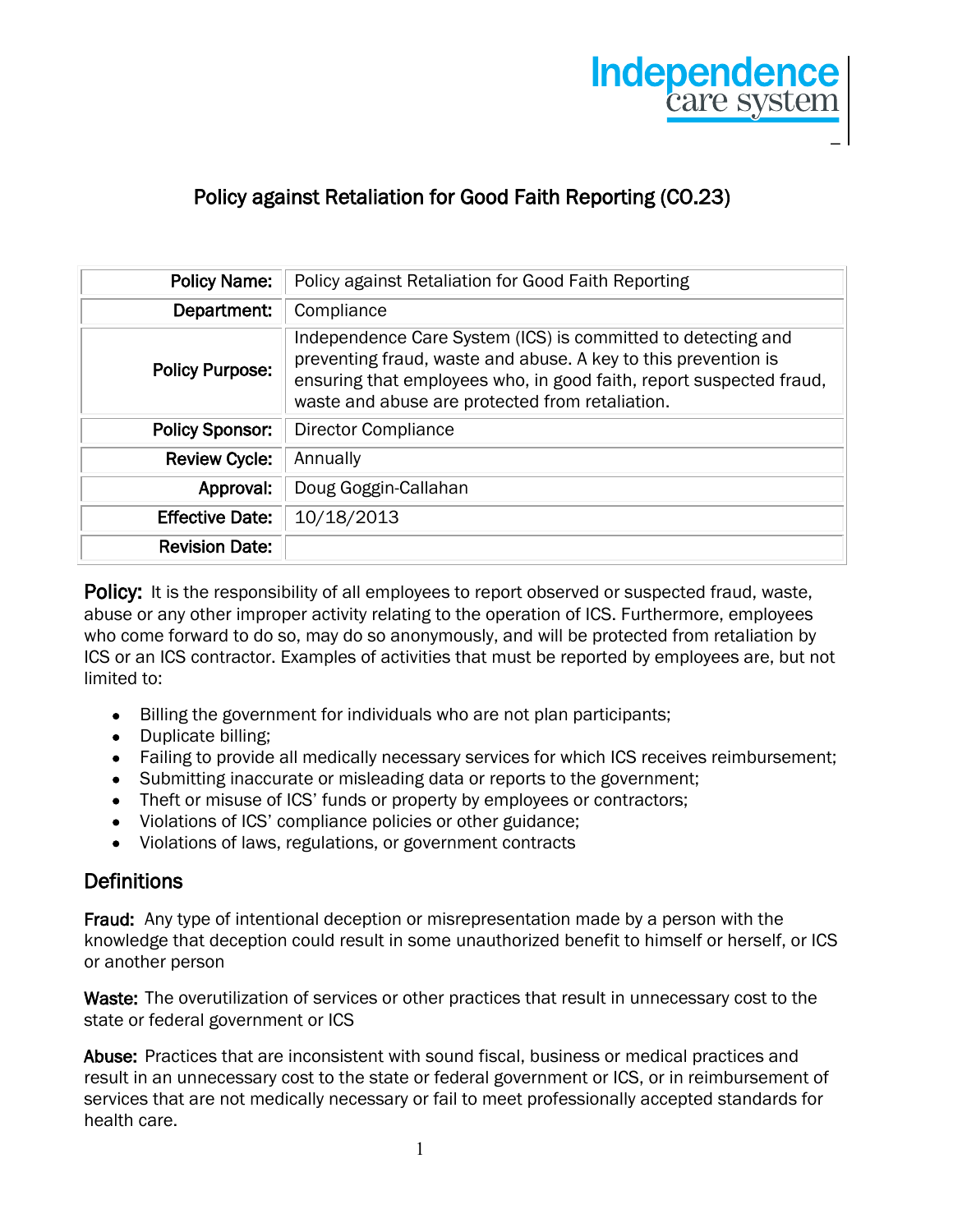## Applicability (list the products to which this P&P applies):

*Managed Long Term Care Product Fully Integrated Dual Advantage Plan*

## Procedure:

- *1. Reporting Mechanisms* 
	- a. Employees have several avenues for reporting fraudulent, abusive, or other improper conduct.
		- i. Employees may file reports with their supervisor or department director, the Director of Compliance, or any other member of the Compliance Department with whom the employee feels comfortable.
		- ii. ICS has also established a toll-free telephone hotline that employees may call to file reports anonymously. The hotline may be accessed by calling 1-855-ICS-TIPS (427-8477). The Director of Compliance is responsible for overseeing the hotline and will publicize the availability of the hotline to employees through posters and regular reminders.
		- iii. ICS has established a compliance email address that may be accessed at **complianceofficer@icsny.org**. The Director of Compliance is responsible for overseeing the email address and will publicize the availability of the email address to employees through posters and regular reminders.
- 2. *Investigations* 
	- a. All reports of fraudulent, abusive, or other improper conduct, if not made to the Compliance Department through the hotline or email address, will be promptly forward to the Compliance Department for review. Within fourteen (14) days of receiving the report the Compliance Department, in consultation with other ICS staff will determine whether the report warrants further investigation. If further investigation is warranted, he or she will coordinate an investigation, in consultation with outside counsel if needed.

#### *3. Non-Retaliation*

- a. No individual who files a report, in good faith, under this policy may be subject to retaliation in any form. Retaliation is also prohibited against an employee for refusing to carry out an activity that is the subject of a report made under this policy. No employee may threaten to retaliate against another employee for filing a report.
	- i. Prohibited retaliation includes, but is not limited to:
		- 1. Terminating, suspending, demoting or failing to consider an employee for a promotion;
		- 2. Harassing or reducing the compensation of an employee due to his or her filing or intended filing of a report under this policy